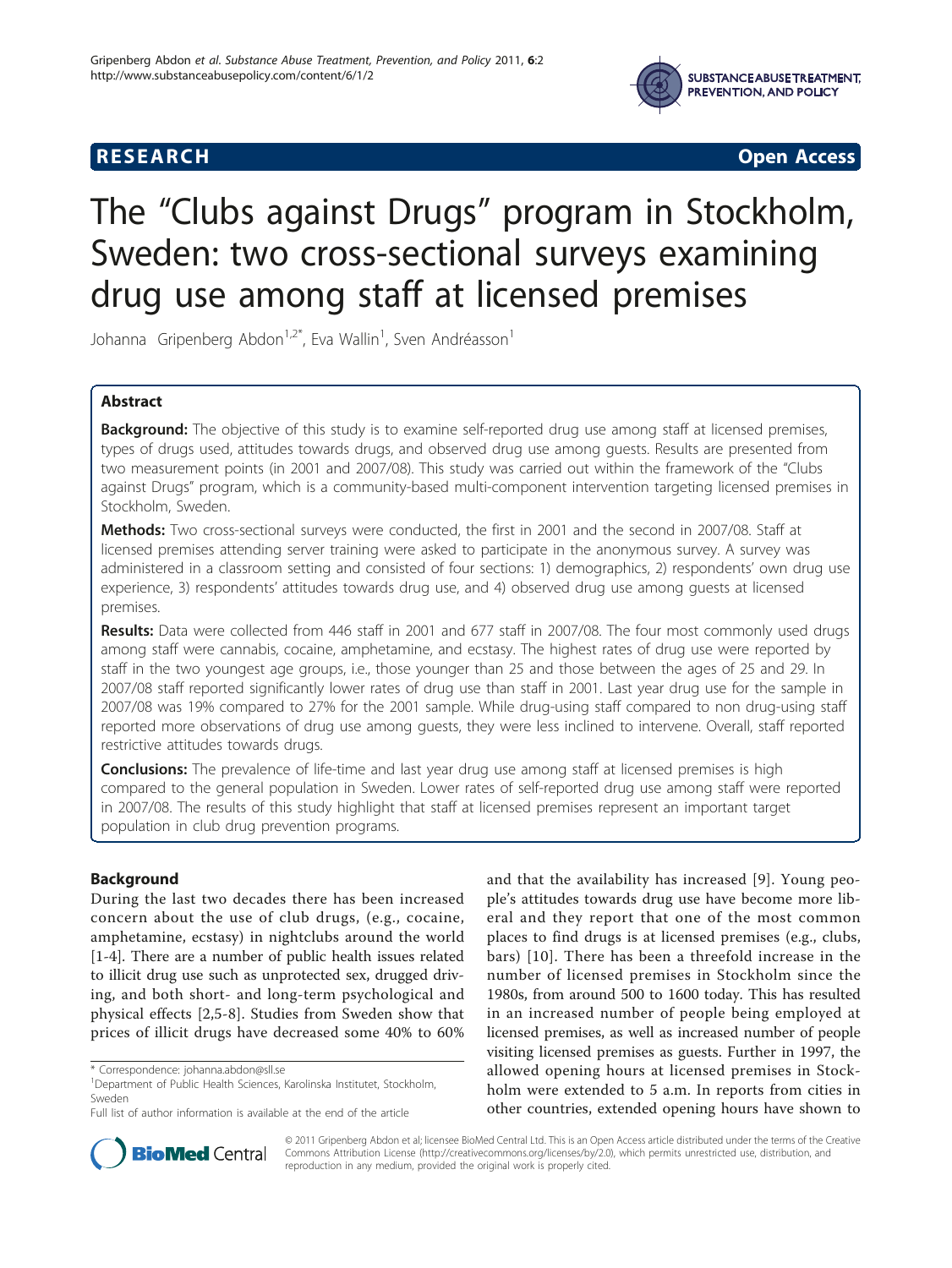increase the number of arrests and problem situations [[11\]](#page-6-0). Swedish researchers have found that more than 10% of violent crimes are committed by people under the influence of illicit drugs [[12\]](#page-6-0).

Few studies on drug prevalence rates and attitudes with young adults and adults in Sweden exist, and most population surveys only include the use of cannabis [[13\]](#page-6-0). As a result, there is a lack of appropriate comparison groups when studying club drug use at licensed premises. Nevertheless, school surveys are performed annually with  $9^{th}$  and  $11^{th}$  graders (15-17 years old). Here, the latest rates for ever-use of drugs reported by Swedish 15-year olds are 9% for boys and 7% for girls, while for 17-year olds the rates are 18% for boys and 15% for girls. These surveys reveal that Swedish adolescents have lower drug use rates compared to adolescents in most European countries and compared to the U.S. [[14-16\]](#page-6-0).

Since Sweden's strict drug laws aim at the reduction of drug use, rather than harm minimization, the focus of drug intervention strategies has historically been on primary prevention. In Sweden, all non-medical drug use is criminalized. Moreover, according to Swedish law licensed premises are not allowed to admit an obviously drug-intoxicated (alcohol or other drugs) person into their establishment. Therefore, if a guest is identified as obviously drug-intoxicated inside the premises, the guest has to be asked to leave. The responsibility to follow these laws lies with the owner and staff of licensed premises. For instance, at the entrance of licensed premises doormen have the responsibility to stop drugintoxicated guests from entering. While inside the premises, the control of drug use shifts to the other staff members such as serving staff. Hence, all staff at licensed premises are an important target group to include in club drug interventions.

To our knowledge there are no published articles on the effectiveness of community-based prevention models for illicit club drug use targeting licensed premises. However, researchers are suggesting environmental changes and a healthy setting approach to nightclubs, as well as harm reduction strategies to minimize illicit club drug related problems [[1,4](#page-6-0),[17,18](#page-6-0)]. On the other hand, research on alcohol prevention at licensed premises has been conducted in different settings and other countries [[19-](#page-6-0)[22](#page-7-0)]. In Stockholm, our research group at STAD (Stockholm prevents alcohol and drug problems), previously implemented and evaluated an alcohol intervention program for licensed premises, a so-called Responsible Beverage Service program (RBS). The RBS program in Stockholm resulted in a significant increase in the refusal rate of alcohol service to underage and intoxicated patrons, and a 29% decrease in policereported violence [\[23-25](#page-7-0)].

Based on our experiences with alcohol prevention at licensed premises and the identified increased problems with illicit drug use at licensed premises, our research group initiated a new research program in 2001. This program "Clubs against Drugs", is a community-based multi-component intervention targeting licensed premises in Stockholm. The program (as well as the RBS program) is based on a systems approach to prevention with the aim at reducing drug use both among guest and staff at licensed premises [[26](#page-7-0),[27\]](#page-7-0). Components of the program include community mobilization, policy work, increased enforcement, drug-training, changes in the physical environment at licensed premises, and media advocacy and public relations work.

Prevalence studies and needs assessment at project initiation showed that staff (mainly serving staff) at licensed premises in Stockholm use illicit drugs to a much higher extent than the general population [\[28,29](#page-7-0)]. An important focus of the "Clubs against Drugs" prevention program has therefore been to target staff to reduce the overall drug use at licensed premises by using a comprehensive drug policy approach. This included development of written policies, education to staff, training for managers, drug-testing, and rehabilitation [[30,31\]](#page-7-0). Other important components of the policy work were information about the drug policy and the "Clubs against Drugs" intervention to all newly hired, as well as mandatory signing of the drug policy document by all staff. The policy document stated for example that drug use was not accepted among staff and guests, and that obviously drug-intoxicated guests should not be admitted into licensed premises.

A number of studies have been, and are currently being conducted to evaluate the effects of this intervention [[32](#page-7-0)]. The objective of this study, however, is to examine self-reported drug use among staff at licensed premises, types of drugs used, attitudes towards drugs, and observed drug use among guests.

## Methods

## Design, Participants and Setting

Two surveys were distributed to staff at licensed premises during server trainings, the first in 2001, and the second in 2007/08. Both surveys were conducted during a one-year period, (from January 2001 to December 2001, and from April 2007 to March 2008). Survey participants included staff working at licensed premises in the central part of Stockholm. The majority of the participants attending server training were servers and bar staff, and not owners or doormen.

A non-randomized, cross-sectional survey design, conducted in a classroom setting, was employed for several reasons. Our earlier experiences with collecting data from this group (i.e., staff at licensed premises) using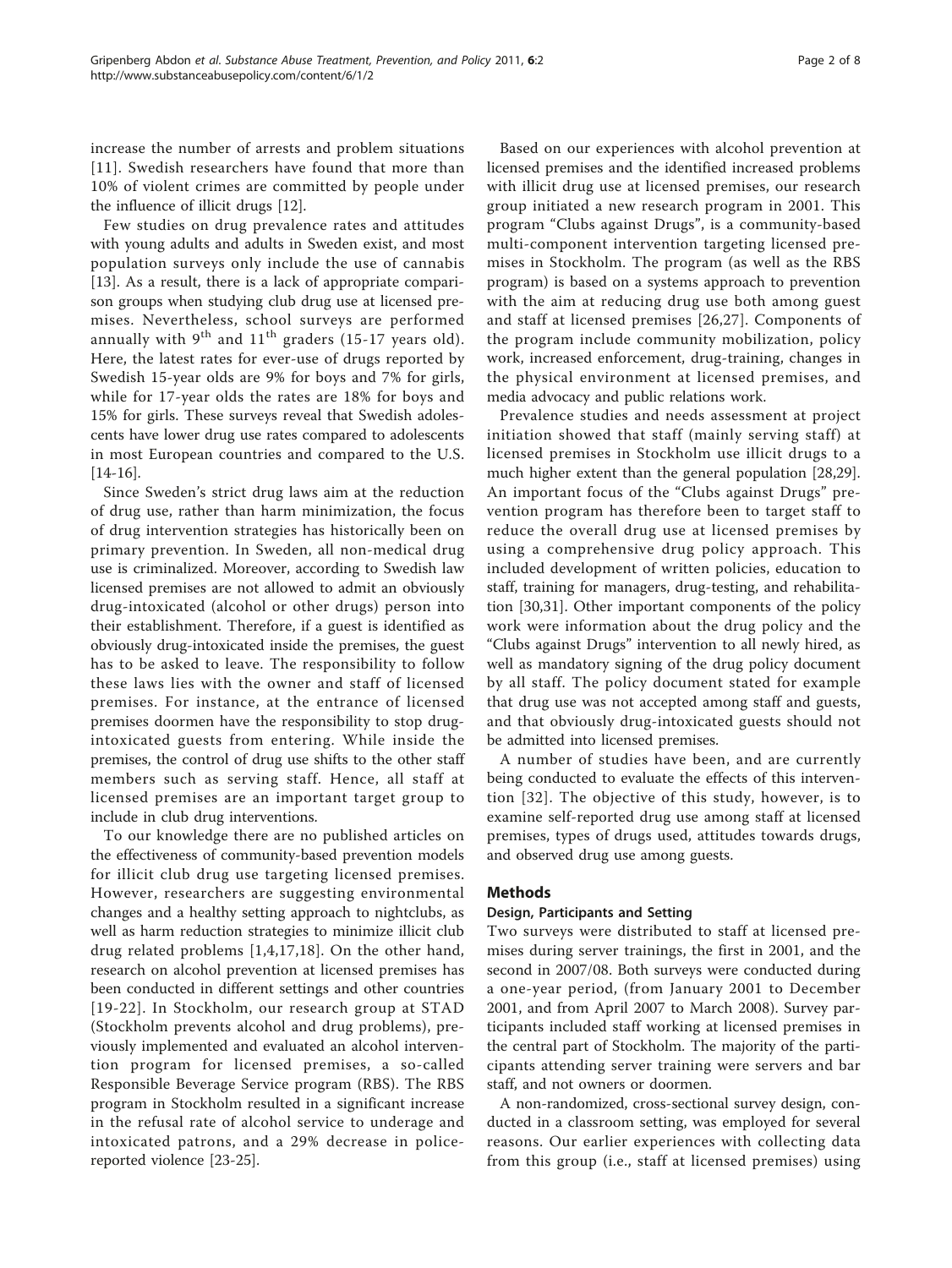<span id="page-2-0"></span>postal surveys resulted in very low response rates. Furthermore, in Sweden, there are no comprehensive registers of individuals employed at licensed premises, few are members of the unions, and staff turnover is high. Therefore, it was not feasible for us to randomly select survey participants. A cohort study could not be performed mainly due to perceived reluctance from staff to participate in a follow-up study, concerns about anonymity, and high staff turnover at licensed premises.

Since the year 2000, licensed premises in the Stockholm Municipality that are open after 1 a.m. are required to send their staff to a two-day server training. After staff has completed the training and passed the written exam they receive a diploma and are not required to attend server training again. The curriculum of the training has remained the same between the two measurement points. The server training focuses on responsible beverage service and only includes a short session on other club drugs. Today, an average of 700-800 staff participate in the 12 to 16 server trainings taking place on a yearly basis. We therefore make the assumption that individuals attending yearly server trainings are representative of staff working at licensed premises with late open hours in Stockholm.

This study has been approved by the Regional Ethical Review Board at the Karolinska Institutet in Stockholm (2005/1372-31).

## Survey Instrument

A survey was developed and reviewed by colleagues and community stakeholders, such as owners of licensed premises, before it was pilot tested. The survey included four sections. The first section collected demographic variables (gender, age, years working experience at licensed premises, location of workplace). The next section had questions on respondents' perception of drug prevalence at establishments in Stockholm (e.g., observed drug-intoxicated guests, drug offers, drug intake). This was followed by a section with questions on their own attitudes towards drugs (e.g., laws for licensed premises, drug laws, illicit vs. legal drugs). In the last section, participants were asked about their personal drug use experience (e.g., life-time use, last year use, types of drugs used).

## Procedure

During the server trainings all participants were asked to complete the anonymous survey. The purpose of the study was presented by the researchers and the participants were asked to reposition their chairs to ensure anonymity and confidentiality. When the survey was completed each participant placed it in an envelope, sealed it and then turned it in. The same procedures were used for both samples (2001 and 2007/08).

#### Data analysis

Statistical analyses were carried out using the SAS 9.2 Software (SAS Institute Inc.) and PASW Statistics 18 software (SPSS Inc.). Comparisons between groups were performed using  $\chi^2$  tests. To evaluate interaction effects, logistic regression analysis with backward stepwise elimination of insignificant variables were used. Data at first measurement (2001) and at second measurement (2007/08) were treated independently with no identifying information. Thus, while respondents in the samples may overlap, they were treated as independent samples. However, it should be noted that overlaps are highly unlikely as staff are only required to attend server training once. Another statistical design issue is that staff may be nested within licensed premises. This design factor could not be incorporated into the analysis, since staff did not have to provide name of their workplace (due to anonymity reasons). Hence, the analysis conducted assumes independent observations. Only the participants that were employed at licensed premises in the central part of Stockholm were included in the analysis.

#### Results

### Demographic characteristics of participants

At the first measurement in 2001, 446 participants completed the survey (Table 1). Sixty percent of the respondents were male. The mean age with the corresponding standard deviation (S.D.) was 29.1 years (S.D. = 8.6), and the participants had an average of 8.2 (S.D.  $= 6.8$ ) years of work experience at licensed premises. The demographic characteristics of the 677 participants in 2007/ 08 were similar with a mean age of  $28.8$  (S.D. = 8.5), and mean years of working experience of 8.7 (S.D. = 7.3). There was no significant difference between the two measurements in mean age  $(p = 0.533)$  or mean years of working experience ( $p = 0.245$ ). The only significant difference between the two sample groups was a decreased proportion of males at follow-up from 60% to 51% and hence an increased proportion of women (Table 1).

## Table 1 Demographic comparison between 2001 and 2007/08 samples

| Demographics | 2001<br>$(n = 446)$ | 2007/08<br>$(n = 677)$ | Significance<br>$\chi^2$ (d.f.), P |
|--------------|---------------------|------------------------|------------------------------------|
| Sex (%)      |                     |                        |                                    |
| Male         | 59.8                | 51.3                   |                                    |
| Female       | 40.2                | 48.7                   | 7.75 (1), 0.005                    |
| Age (%)      |                     |                        |                                    |
| $<$ 25 years | 35.1                | 36.6                   |                                    |
| $25 - 29$    | 26.2                | 29.3                   |                                    |
| 30-39        | 28.1                | 21.9                   |                                    |
| $40+$        | 10.6                | 12.2                   | 5.70 (3), 0.127                    |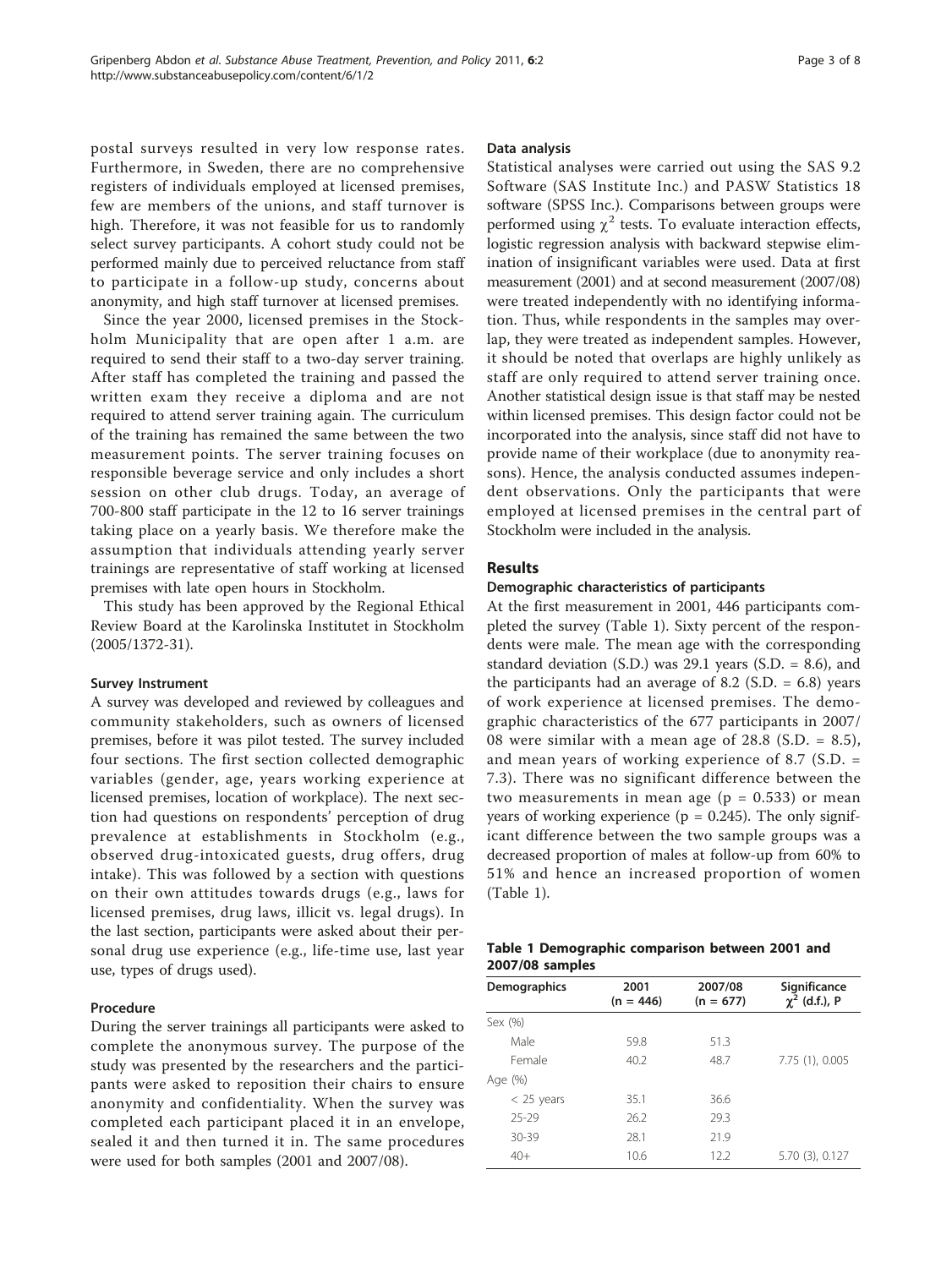<span id="page-3-0"></span>All participants attending the trainings agreed to complete the survey, giving a response rate of 100% both in 2001 and in 2007/08. However, there was an internal drop-out rate on some questions, with the highest being between 6-7% (both in 2001 and 2007/08) on the section on personal drug use experience. Only staff working at licensed premises in central Stockholm were included in the analysis. All 446 participants in 2001 worked at licensed premises in central Stockholm, and were therefore included in the study. In 2007/08, a total of 757 individuals agreed to participate, however, 80 of the respondents were excluded from the analysis since they were not working at a licensed premise in central Stockholm, resulting in a sample of 677 surveys. The majority of licensed premises that send their staff to trainings are the premises that remain open after 1 a.m. and therefore are obligated to train their staff. These types of licensed premises are often more focused on alcohol sales than food sales and are consequently categorized as higher risk venues.

#### Self-reported rates of illicit drug use

Overall, 60% of the respondents reported ever-use of illicit drugs in 2001 compared to 53% in 2007/08 (Table 2). At first measurement, 27% had used a drug during the last year compared to 19% in 2007/08 (Table 3). The differences between the samples are statistically significant, with the greatest difference observed in reduction in rates of drug use last year for the second sample.

When comparing rates of reported drug use ever by age, the highest rates were found in the youngest age group both in 2001 and 2007/08 (Table 2). Significantly lower rates reported in 2007/08 applied only to participants in the youngest age group (< 25).

Table 3 shows rates of drug use last year by age for 2001 and 2007/08. Once again highest recent rates were reported by the <25 age group at both measurements. Here, the two youngest age groups reported significantly lower rates in last year drug use in the second sample (2007/08).

Table 4 lists rates of reported life-time and last year drug use by sex in 2001 and 2007/08. At both measurements, no significant differences were observed between

Table 2 Rates of reported drug use ever by age, 2001 compared to 2007/08

| Age (years) | 2001<br>(%) | 2007/08<br>(9/0) | Significance <sup>a</sup><br>$\gamma^2$ , P |
|-------------|-------------|------------------|---------------------------------------------|
| < 25        | 68.5        | 56.9             | 5.12, 0.024                                 |
| 25-29       | 60.2        | 53.2             | 1.36, 0.244                                 |
| 30-39       | 61.5        | 50.7             | 3.00, 0.083                                 |
| $40+$       | 27.9        | 44.7             | 3.28, 0.070                                 |
| Total       | 60.3        | 52.7             | 6.08, 0.014                                 |

<sup>a</sup>Chi-square tests were conducted, all with one degree of freedom.

Table 3 Rates of reported drug use last year by age, 2001 compared to 2007/08

| Age (years) | 2001<br>(%) | 2007/08<br>(%) | Significance <sup>a</sup><br>. P |
|-------------|-------------|----------------|----------------------------------|
| < 25        | 40.7        | 29.2           | 5.37, 0.020                      |
| 25-29       | 32.8        | 18.0           | 8.50, 0.004                      |
| 30-39       | 12.9        | 10.3           | 0.43, 0.511                      |
| $40+$       | 2.1         | 6.6            | 1.24, 0.266                      |
| Total       | 26.7        | 18.9           | 9.12, 0.003                      |
|             |             |                |                                  |

<sup>a</sup>Chi-square tests were conducted, all with one degree of freedom.

males and females in rates of ever and recent use. In 2007/08 significantly lower rates were only observed among females' last year use (from 27% to 17%). A logistic regression analysis showed that females contribute significantly more than males to the overall lower rates of reported last year drug use. However, there was no interaction effect between sex and age.

#### Types of Drugs Used

Cannabis was the most widely used drug both in 2001 and 2007/08 among survey participants, followed by cocaine, amphetamine, and ecstasy (Table [5\)](#page-4-0). The rates of reported ever-use for these four drugs were lower in 2007/08. Amphetamines were the only drug type that showed a significant lower rate in 2007/08, from 20% to 15%. Reported rates for heroin, LSD, and mushroom use were low, ranging from 0-7%. Other types of drugs, such as GHB and ketamine, were also reported but at extremely low rates  $\left( < 1\% \right)$ .

#### Behavioral intentions and attitudes towards drugs

Table [6](#page-4-0) lists the rates of responses for different attitude questions. At first measurement in 2001, the majority of individuals supported Swedish drug laws requiring drugintoxicated guests being asked to leave (74%). However, the participants in 2007/08 reported an even greater (85%) level of support for this law.

A higher rate of the 2007/08 sample, 53% compared to 38% of the 2001 sample, responded that they would call the police if they saw someone take drugs at the

|  |  |  | Table 4 Rates of reported life-time and last year drug use |  |  |  |
|--|--|--|------------------------------------------------------------|--|--|--|
|  |  |  | by sex, 2001 compared to 2007/08                           |  |  |  |

| Sex               | 2001<br>(%) | 2007/08<br>(%) | Significance <sup>a</sup><br>$\chi^2$ , P |
|-------------------|-------------|----------------|-------------------------------------------|
| Males ever-used   | 61.2        | 55.0           | 2.28, 0.131                               |
| Males last year   | 26.8        | 21.0           | 2.72, 0.099                               |
| Females ever-used | 59.5        | 50.7           | 3.42, 0.064                               |
| Females last year | 27.0        | 16.7           | 7.27, 0.007                               |
| Total ever-used   | 60.3        | 52.7           | 6.08, 0.014                               |
| Total last year   | 26.7        | 18.9           | 9.12, 0.003                               |

<sup>a</sup>Chi-square tests were conducted, all with one degree of freedom.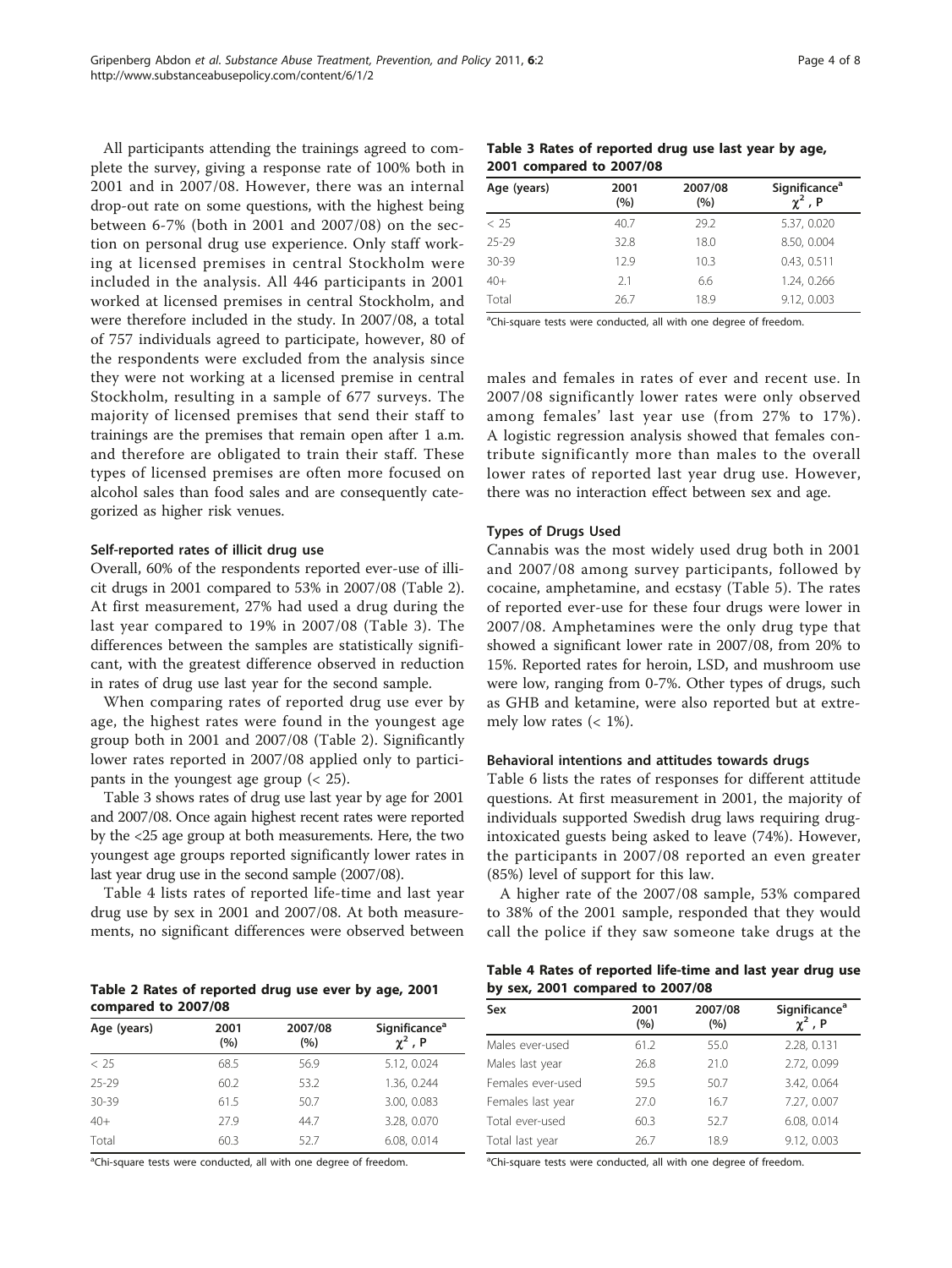<span id="page-4-0"></span>Table 5 Rates of reported ever-use of different drugs among staff 2001 compared to 2007/08

|                              | 2001<br>(%) | 2007/08<br>(%) | <b>Significance<sup>a</sup></b><br>$\chi^2$ , P |
|------------------------------|-------------|----------------|-------------------------------------------------|
| Cannabis                     | 52.7        | 47.1           | 3.34, 0.068                                     |
| Cocaine                      | 24.9        | 21.9           | 1.39, 0.239                                     |
| Amphetamine                  | 20.4        | 14.5           | 6.75, 0.009                                     |
| Ecstasy                      | 16.4        | 13.2           | 2.26, 0.133                                     |
| Heroin IV-use <sup>b</sup>   | 0.2         | 0.0            | 1.52, 0.397                                     |
| Heroin inhalant <sup>b</sup> | 0.9         | 1.6            | 1.08, 0.298                                     |
| <b>ISD</b>                   | 6.1         | 5.9            | 0.01, 0.920                                     |
| Mushrooms                    | 7.2         | 5.6            | 1.12, 0.289                                     |
| Sedatives                    | 14.0        | 14.5           | 0.05, 0.821                                     |

<sup>a</sup>Chi-square tests were conducted, all with one degree of freedom.

<sup>b</sup>Fisher's Exact Test was used since 2 cells have expected count less than 5.

licensed premise where they worked. Participants reported little support for legalizing illicit drugs. Only 6% in 2001 and 5% in 2007/08 supported legalization of illicit drugs.

#### Observed drug use among guests

In 2001, 83% of the participants observed drug-intoxicated guests at licensed premises in Stockholm during the last six months as compared to 76% of the participants in 2007/08 (Table 7). Furthermore, at the first measurement, 48% had observed a guest being offered a drug at licensed premises in Stockholm and 46% had observed a guest take a drug. In 2007/08, the participants observed fewer offers and intake of drugs with rates at 39% and 38% respectively. As shown in Table 7, the participants in the 2007/08 measurement reported significantly lower rates for all manner of observed drug use compared to the sample in 2001.

## Last year drug-users vs. non drug-users

In Table 8, staff that have used drugs during the last year are compared to staff that have never used drugs.

Table 6 Rates of responses for questions on attitude and behavioral intention, 2001 compared to 2007/08

|                                                                                                                               | 2001<br>(%) | 2007/08<br>(%) | Significance <sup>a</sup><br>$\chi^2$ , P |
|-------------------------------------------------------------------------------------------------------------------------------|-------------|----------------|-------------------------------------------|
| % responding that drug-intoxicated<br>quests always should be asked to<br>leave licensed premises                             | 73.9        | 84.6           | 19.03, <0.001                             |
| % responding that it should be<br>illegal to be drug-intoxicated                                                              | 62.4        | 67.4           | 2.87, 0.093                               |
| % responding that illicit drugs<br>should be legal such as tobacco<br>and alcohol                                             | 5.9         | 4.9            | 0.46, 0.496                               |
| % responding that they would call<br>the police if they see someone take<br>drugs at the licensed premises<br>where they work | 38.8        | 52.9           | 21.41, < 0.001                            |

<sup>a</sup>Chi-square tests were conducted, all with one degree of freedom.

|  |  |  |  | Table 7 Rates of observed drug-intoxicated guest, drug |  |
|--|--|--|--|--------------------------------------------------------|--|
|  |  |  |  | offer, and drug intake, 2001 compared to 2007/08       |  |

|                                                                                                 | 2001<br>(%) | 2007/08<br>(9/0) | Significance <sup>a</sup><br>$\gamma^2$ , P |
|-------------------------------------------------------------------------------------------------|-------------|------------------|---------------------------------------------|
| % observed drug-intoxicated<br>quest last 6 months                                              | 82.8        | 75.9             | 7.73, 0.006                                 |
| % observed drug offer                                                                           | 48.1        | 39.0             | 9.04, 0.003                                 |
| % observed drug intake                                                                          | 46.2        | 37.9             | 7.58, 0.006                                 |
| % responding there is more<br>drugs today at licensed premises<br>in Stockholm than 5 years ago | 445         | 26.0             | 44.47, <0.001                               |

<sup>a</sup>Chi-square tests were conducted, all with one degree of freedom.

The two groups are compared on observations of drug use at their workplace and their attitudes towards drug use and their behavioral intentions. There are significant differences between the two groups. Staff that are drugusers report higher rates of observed drug use among guests. They also have more liberal attitudes towards drug use than non drug-users. Further, drug-users are less likely to call the police if they see someone take a drug at the licensed premise where they work (drugusers 20% vs. non drug-users 81%).

## **Discussion**

The presented results suggest that drug use is high among staff at licensed premises in Stockholm. However, staff in 2007/08 reported lower rates of selfreported drug use, both life-time use and more interestingly, last year use, than staff in 2001.

The 2001 sample and 2007/08 sample also reported different rates of behavioral intention and dissimilar attitudes towards drugs. A higher number of the 2007/08

Table 8 Comparisons between last year drug-users and non drug-users, (2001 and 2007/08 participants)

|                                                                                                                                 | Rates for<br>last year<br>drug-users<br>(%)<br>$(n = 232)$ | Rates for non<br>drug-users<br>(%)<br>$(n = 474)$ | Significance <sup>a</sup><br>$\chi^2$ , P |
|---------------------------------------------------------------------------------------------------------------------------------|------------------------------------------------------------|---------------------------------------------------|-------------------------------------------|
| % observed drug-<br>intoxicated quest last 6<br>months                                                                          | 90.5                                                       | 70.6                                              | 34.65, < 0.001                            |
| % observed drug offer                                                                                                           | 65.5                                                       | 19.9                                              | 67.5, < 0.001                             |
| % responding that drug-<br>intoxicated quests always<br>should be asked to leave<br>licensed premises                           | 63.5                                                       | 87.4                                              | 53.93, <0.001                             |
| % responding that it<br>should be illegal to be<br>drug-intoxicated                                                             | 41.6                                                       | 75.0                                              | 73.93, <0.001                             |
| % responding that they<br>would call the police if<br>they see someone take<br>drugs at the licesed<br>premises where they work | 19.5                                                       | 80.5                                              | 52.26, < 0.001                            |

<sup>a</sup>Chi-square tests were conducted, all with one degree of freedom.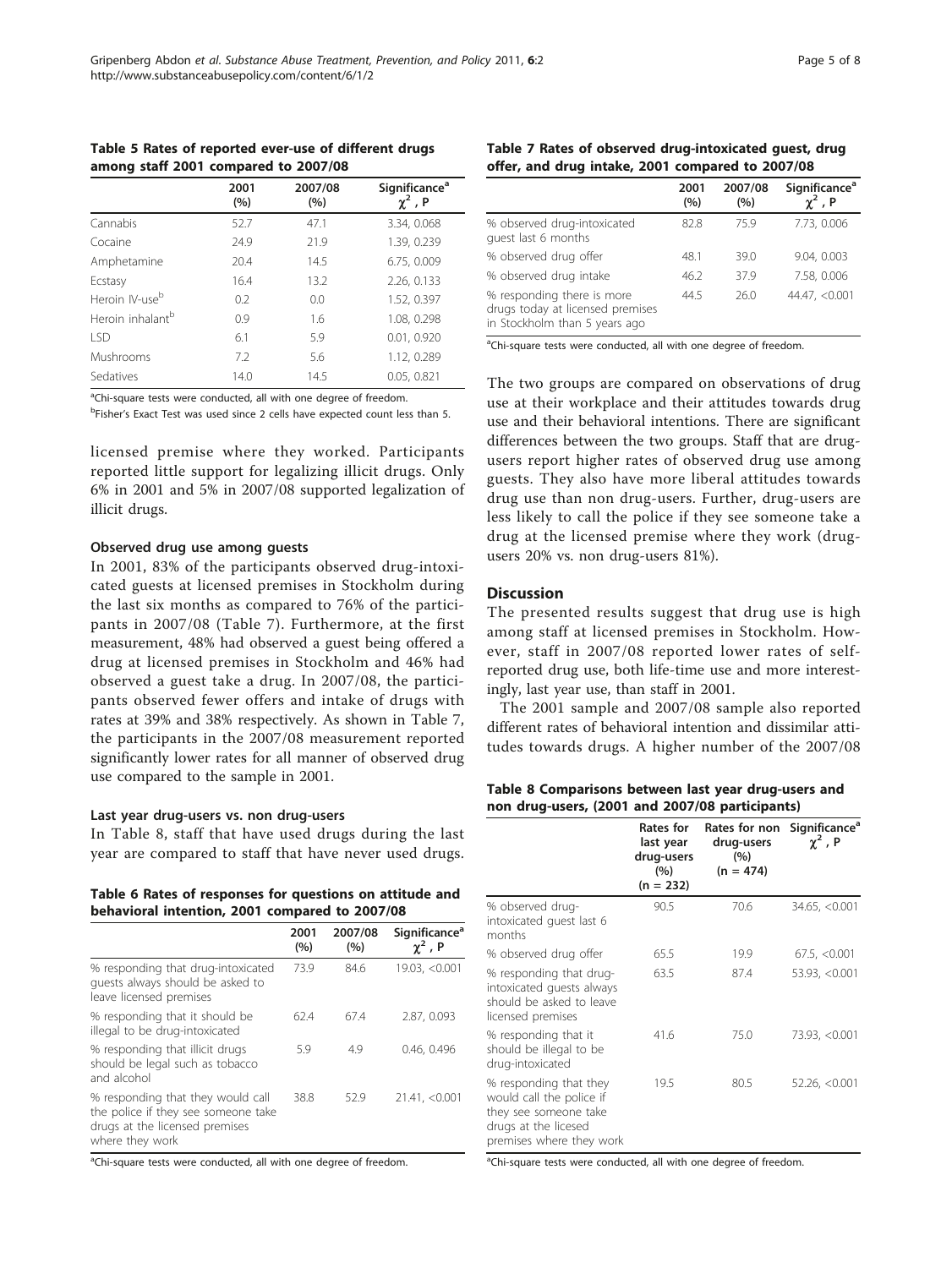sample responded that drug-intoxicated guests should always be asked to leave licensed premises. In addition, a significantly higher number in 2007/08 reported that they would call the police if they saw someone take drugs at the licensed premise where they worked. Finally, the staff in 2007/08 reported significantly lower rates of observed drug-intoxicated guests, observed drug offers and drug intake.

Comparisons among staff that are last year drug-users and non drug-users verify that drug-using staff observe more drug use among guests, have a more liberal attitude towards drug use, and are less likely to intervene than non drug-using staff. The data suggest that in order to be more effective in reducing drug use among guests at licensed premises, drug use among staff should be targeted as well. Hence, staff at licensed premises are an important population to target in club drug prevention programs.

Staff at licensed premises had a much higher life-time and last year prevalence of drug use as compared to the general population in Sweden. For example, in 2003, 17% of Swedish 16-24 year olds reported ever-use of illicit drugs [[10\]](#page-6-0) compared to 57% of staff in the same age group in our survey 2007/08. Possible explanations for high self-reported drug use among our surveyed staff may include environmental factors such as greater access to drugs at licensed premises than other workplaces, and stressful work shifts with late hours. Another possible explanation could be that individuals with sensation-seeking personality may be more attracted to work in the nightlife setting [\[33](#page-7-0)]. However, despite the fact that the study participants reported a high prevalence of drug use the majority supported Sweden's strict drug laws (Table [6\)](#page-4-0).

It was reported that the four most commonly used drugs in 2001 and 2007/08 were cannabis, cocaine, amphetamine, and ecstasy (Table [4\)](#page-3-0). The rates for these four drugs were lower in 2007/08. Specifically, amphetamine had decreased the most and cocaine the least. This is in accordance with reports from the Police Authority and Custom Control Department, showing that the availability of cocaine has increased and prices have decreased in Stockholm [[34](#page-7-0)]. The most popular types of club drugs used can vary in different settings, cultures, and countries. Researchers from other countries report that other types of drugs, for instance ketamine and GHB, are being used as club drugs [[35](#page-7-0),[36\]](#page-7-0). The participants of our study reported very low rates of these club drugs. Here we measured staffs' self-reported drug use and their observations of drug use at licensed premises. Other researchers have studied prevalence rates for drug use among guests using self-reports and biological assays. For example, in a Swiss study conducted at dance music events, the rate of attendees ever-use of ecstasy and cocaine was 40% and 36% respectively [[2](#page-6-0)]. Furthermore, researchers in the US found that 25% of the guests in the club setting used illicit drugs [\[3](#page-6-0)].

The objective of this study was to examine selfreported drug use among staff at licensed premises, types of drugs used, attitudes towards drugs and observed drug use among guests, and not to study the effects of the "Clubs against Drugs" program. The nature of a multi-component intervention such as the "Clubs against Drugs" complicates the explanation of these findings. Nevertheless, in the absence of other reasons for the decrease in drug use, we propose that it might be possible that the "Clubs against Drugs" program may have contributed to this result. It should be kept in mind that the intervention program was quite extensive and that no competing activities have transpired with the targeted licensed premises during the intervention period. The intervention strategies were implemented immediately following the first measurement in 2001. The policy work component of the intervention focused the most on preventing club drug use among staff. In 2007, at the time for the second measurement, more than 150 owners and managers had been policy-trained and over 400 doormen had passed the two-day drug-training course.

There are limitations to this study that constitute possible threats to the validity of our findings. As mentioned earlier, the use of a non-randomized crosssectional design reduces our ability to interpret the results causally. The absence of a control group and national comparison data are further limitations. However, it is important to note that when comparing the two sample groups (Table [1\)](#page-2-0) they are very similar in most demographic characteristics.

Another concern to be addressed is whether or not the reported lower rates of drug use at licensed premises could be explained by displacement of problems. The reduction in reported drug use could partly be the result of staff that use drugs choose to work at licensed premises not involved in the drug prevention work, or in another city. Additionally, guests that use drugs may have chosen to go to other licensed premises. But, it seems unlikely that this is the main explanation for the results, as these licensed premises in downtown Stockholm are very popular workplaces as well as popular for guests to visit. A multi-component prevention program in Australia, also supports the idea that guests choose to stay at their favorite establishment even after the implementation of intervention programs [\[37](#page-7-0)].

There are also some strengths of this study. The response rate was very high, all of the staff attending server training agreed to participate. The highest internal drop-out rate, at both measurements, was approximately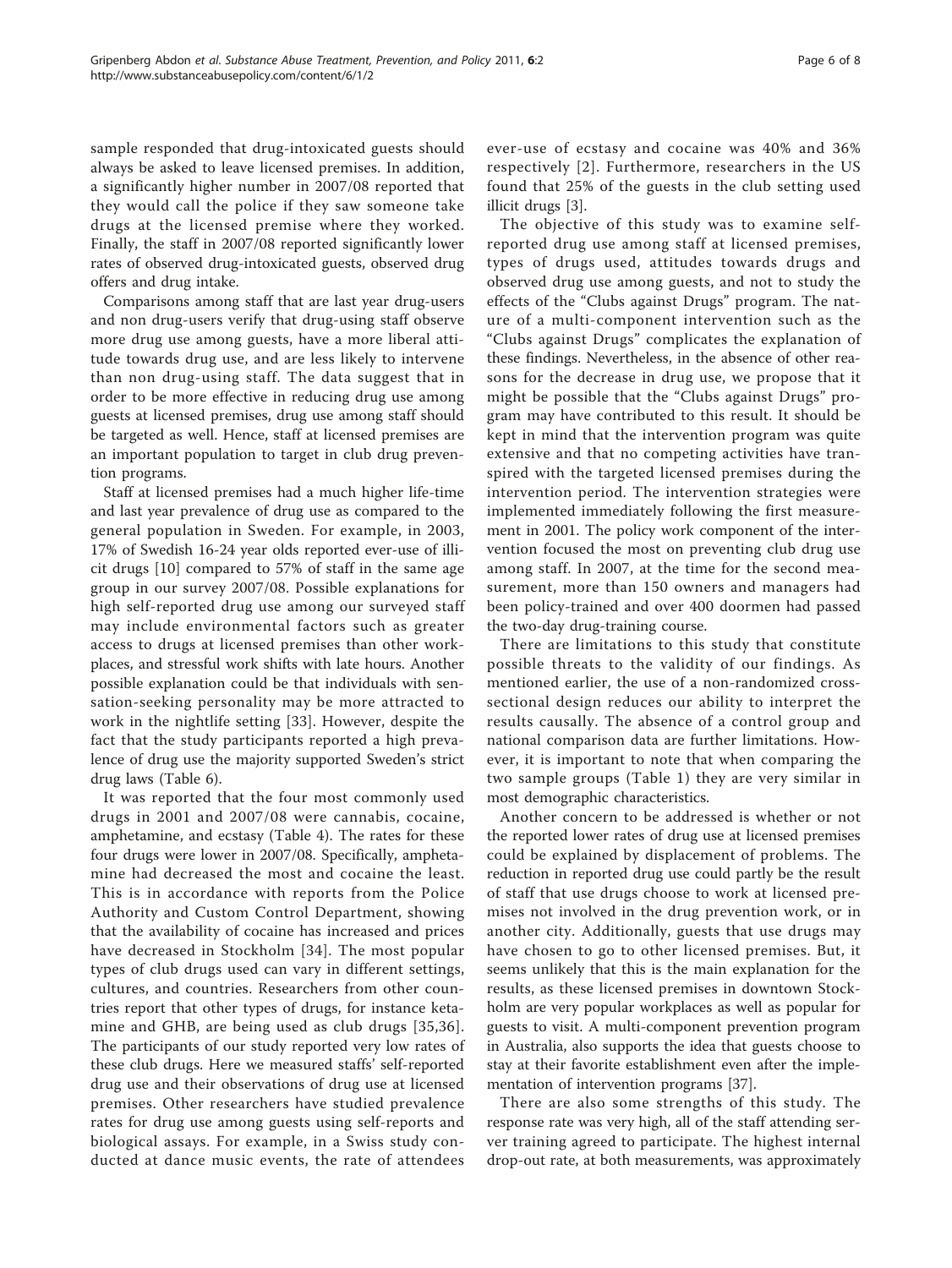<span id="page-6-0"></span>6-7% for questions on self-reported drug use. The same procedures for sampling and data collection were used in 2001 and in 2007/08. Since both measurements were conducted during a one year period, seasonal variations of drug use would not explain the results. Even though random sampling was not possible, we would like to argue that the sample used is the best available representation of staff from licensed premises with late open hours in central Stockholm.

The majority of drug prevention activities are focused on school prevention programs. However, this study emphasizes the importance of also developing prevention programs within other arenas. The nightlife scene is a high-risk setting for club drug use. Previous results published by our research group, [[32\]](#page-7-0) as well as results presented herein, indicate that the intervention might have reduced the rates of drug use at licensed premises in Stockholm.

## Conclusions

Our data demonstrate that drug use among staff at licensed premises is high compared to the general population in Sweden. The high levels of reported drug use found in this study are therefore a cause for concern. However, staff at licensed premises reported lower rates of self-reported drug use and observed drug use in 2007/08 compared to 2001. There are significant differences between staff that use drugs and staff that do not. Drug-using staff reported observing more drug use among guests, but were less inclined to intervene.

This study underscores the importance of developing prevention programs within high-risk social settings. Our results highlight that the nightlife scene continues to be a high-risk setting for club drug use in Stockholm and that staff at licensed premises are an important target in club drug prevention programs. Further research is needed to study club drug use and to explore the potential of prevention programs in the club setting.

#### Acknowledgements

This research was funded by grants from the National Institute of Public Health and the former Office of the National Drug Policy Coordinator in Sweden. We would like to thank Allen Thomas, Tobias Elgán and Håkan Leifman for helpful comments and statistical support. We would also like to thank the reviewers and editor for the valuable comments that improved the manuscript.

#### Author details

<sup>1</sup>Department of Public Health Sciences, Karolinska Institutet, Stockholm, Sweden. <sup>2</sup>STAD, Stockholm Centre for Psychiatric Research and Education, Department of Clinical Neuroscience, Karolinska Institutet, Stockholm County Council Health Care Provision, Box 6031, 102 31 Stockholm, Sweden.

#### Authors' contributions

All authors contributed to the design of the study. JGA collected and analyzed the data and wrote the manuscript. EW and SA assisted with data analyses and edited the manuscript. All authors read and approved the final manuscript.

#### Competing interests

The authors declare that they have no competing interests.

Received: 20 August 2010 Accepted: 7 February 2011 Published: 7 February 2011

#### References

- 1. Bellis MA, Hughes K, Lowey H: [Healthy nightclubs and recreational](http://www.ncbi.nlm.nih.gov/pubmed/12369470?dopt=Abstract) [substance use. From a harm minimisation to a healthy settings](http://www.ncbi.nlm.nih.gov/pubmed/12369470?dopt=Abstract) [approach.](http://www.ncbi.nlm.nih.gov/pubmed/12369470?dopt=Abstract) Addictive Behaviors 2002, 27:1025-1035.
- 2. Chinet L, Stephan P, Zobel F, Halfon O: Party drug use in techno nights: a field survey among French-speaking Swiss attendees. Pharmacology Biochemistry & Behavior 2007, 86:284-289.
- 3. Miller BA, Furr-Holden D, Johnson MB, Holder H, Voas R, Keagy C: [Biological](http://www.ncbi.nlm.nih.gov/pubmed/19261238?dopt=Abstract) [markers of drug use in the club setting.](http://www.ncbi.nlm.nih.gov/pubmed/19261238?dopt=Abstract) Journal of Studies on Alcohol and Drugs 2009, 70:261-268.
- 4. Weir E: [Raves: a review of the culture, the drugs and the prevention of](http://www.ncbi.nlm.nih.gov/pubmed/10906922?dopt=Abstract) [harm.](http://www.ncbi.nlm.nih.gov/pubmed/10906922?dopt=Abstract) Canadian Medical Association Journal 2000, 162:1843-1848.
- 5. Bellis MA, Hughes K, McVeigh J, Thomson R, Luke C: [Effects of nightlife](http://www.ncbi.nlm.nih.gov/pubmed/15835440?dopt=Abstract) [activity on health.](http://www.ncbi.nlm.nih.gov/pubmed/15835440?dopt=Abstract) Nursing Standard 2005, 19:63-71, quiz 73.
- 6. Gowing LR, Henry-Edwards SM, Irvine RJ, Ali RL: [The health effects of](http://www.ncbi.nlm.nih.gov/pubmed/12189005?dopt=Abstract) [ecstasy: a literature review.](http://www.ncbi.nlm.nih.gov/pubmed/12189005?dopt=Abstract) Drug and Alcohol Review 2002, 21:53-63.
- 7. Mitcheson L, McCambridge J, Byrne A, Hunt N, Winstock A: [Sexual health](http://www.ncbi.nlm.nih.gov/pubmed/18638703?dopt=Abstract) [risk among dance drug users: cross-sectional comparisons with nationally](http://www.ncbi.nlm.nih.gov/pubmed/18638703?dopt=Abstract) [representative data.](http://www.ncbi.nlm.nih.gov/pubmed/18638703?dopt=Abstract) International Journal of Drug Policy 2008, 19:304-310.
- 8. Vasica G, Tennant CC: [Cocaine use and cardiovascular complications.](http://www.ncbi.nlm.nih.gov/pubmed/12197823?dopt=Abstract) Medical Journal of Australia 2002, 177:260-262.
- 9. Fender E, Irlander Å, Gripe I, Guttormsson U, Hibell B: Narkotikaprisutvecklingen i Sverige 1988-2007 [The development of drug prices in Sweden 1988-2007]. Stockholm: The Swedish Council for Information on Alcohol and Other Drugs (CAN); 2008.
- 10. Guttormsson U, Andersson B, Hibell B: Ungdomars drogvanor 1994-2003 Intervjuer med 16-24-åringar [Drughabits of adolescents 1994-2003 - interviews with 16-24 year olds] Stockholm: The Swedish Council for Information on Alcohol and Other Drugs (CAN); 2004.
- 11. Chikritzhs T, Stockwell T: [The impact of later trading hours for Australian](http://www.ncbi.nlm.nih.gov/pubmed/12380856?dopt=Abstract) [public houses \(hotels\) on levels of violence.](http://www.ncbi.nlm.nih.gov/pubmed/12380856?dopt=Abstract) Journal of Studies on Alcohol 2002, 63:591-599.
- 12. Grann M, Fazel S: [Substance misuse and violent crime: Swedish](http://www.ncbi.nlm.nih.gov/pubmed/15155501?dopt=Abstract) [population study.](http://www.ncbi.nlm.nih.gov/pubmed/15155501?dopt=Abstract) British Medical Journal 2004, 328:1233-1234.
- 13. Nyström S: Drogutvecklingen i Sverige 2008 [Drug trends in Sweden 2008] Stockholm: The Swedish Council for Information on Alcohol and Other Drugs (CAN); 2008.
- 14. Hibell B, Guttormsson U, Ahlström S, Balakireva O, Bjarnason T, Kokkevi A, Kraus L: The 2007 ESPAD report. Substance use among students in 35 European countries Stockholm: The Swedish Council for Information on Alcohol and other Drugs (CAN), The European Monitoring Center for Alcohol and Drug Addiction (EMCDDA), Council of Europe, Co-operation Group to Combat Drug Abuse and Illicit Trafficking in Drugs (Pompidou Group); 2009.
- 15. Hvitfeldt T, Gripe I: Skolelevers drogvanor 2009 [Drug use among students 2009] Stockholm: The Swedish Council for Information on Alcohol and Other Drugs (CAN); 2009.
- 16. Nyström S, Guttormsson U: Drogutvecklingen i Sverige 2009 [Drug trends in Sweden 2009] Stockholm: The Swedish Council for Information on Alcohol and Other Drugs; 2009.
- 17. Loxley W, Toumbourou J, Stockwell T: The prevention of substance use, risk and harm in Australia: a review of the evidence The National Drug Research Institute and Centre for Adolescent Health; 2004.
- 18. Babor T, Caulkins J, Edwards G, Fischer B, Foxcroft D, Humphreys K, Obot I, Rehm J, Reuter P, Room R, Eds, et al: Drug policy and the public good. Oxford: Oxford University Press; 2010.
- 19. Gliksman L, McKenzie D, Single E, Douglas R, Brunet S, Moffatt K: [The role](http://www.ncbi.nlm.nih.gov/pubmed/8241919?dopt=Abstract) [of alcohol providers in prevention: an evaluation of a server](http://www.ncbi.nlm.nih.gov/pubmed/8241919?dopt=Abstract) [intervention programme.](http://www.ncbi.nlm.nih.gov/pubmed/8241919?dopt=Abstract) Addiction 1993, 88:1195-1203.
- 20. Graham K, Osgood DW, Zibrowski E, Purcell J, Gliksman L, Leonard K, Pernanen K, Saltz RF, Toomey TL: [The effect of the Safer Bars programme](http://www.ncbi.nlm.nih.gov/pubmed/14965885?dopt=Abstract) [on physical aggression in bars: results of a randomized controlled trial.](http://www.ncbi.nlm.nih.gov/pubmed/14965885?dopt=Abstract) Drug and Alcohol Review 2004, 23:31-41.
- 21. Holder HD, Janes K, Mosher J, Saltz R, Spurr S, Wagenaar AC: [Alcoholic](http://www.ncbi.nlm.nih.gov/pubmed/8355497?dopt=Abstract) [beverage server liability and the reduction of alcohol-involved problems.](http://www.ncbi.nlm.nih.gov/pubmed/8355497?dopt=Abstract) Journal of Studies on Alcohol 1993, 54:23-36.